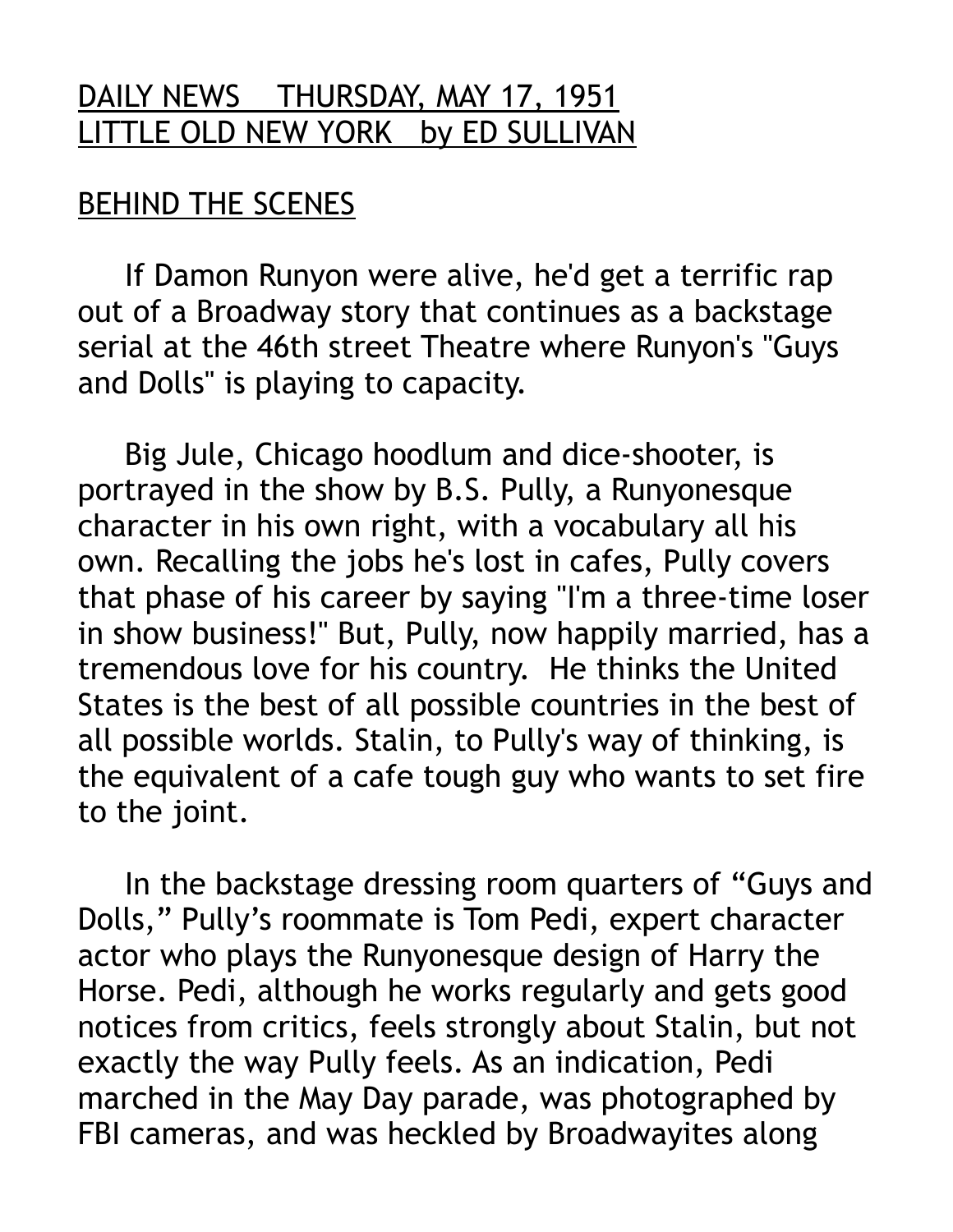the line of march. Pully's heckling, as could be expected, took another more practical twist.

 When Pedi arrived at the dressing room, Pully was reading the day's Korean casualty list. Pedi thought he'd get costumed, and "thought" is used advisedly. All of his clothes had been cut to pieces, carefully and methodically. "I cut them all up." said Pully. You marched in the May Day parade and I don't like guys who march in May Day parades, particularly when the parader is working regularly, collecting good American dough while American kids are getting killed by Commies in Korea."

"Is that all you've got to say?" asked Pedi "No," said Pully, "I've got one more thing to say. When I cut up your clothes, I'm sorry you weren't in them."

The two of them are still dressing together, after a fashion. Pedi has hidden all the rest of his clothes and tries to stay out of the dressing room while Pully occupies it. Pully, you see, is a large bulk of a man and when he washes off his makeup, he has a habit of splashing water. Sometimes the water happens to deluge anybody within range. Pedi has retired from the range, that's all.

You may think to yourself that this is not the best American way to handle a May Day parader. I will not argue that point. But it is a Broadway backstage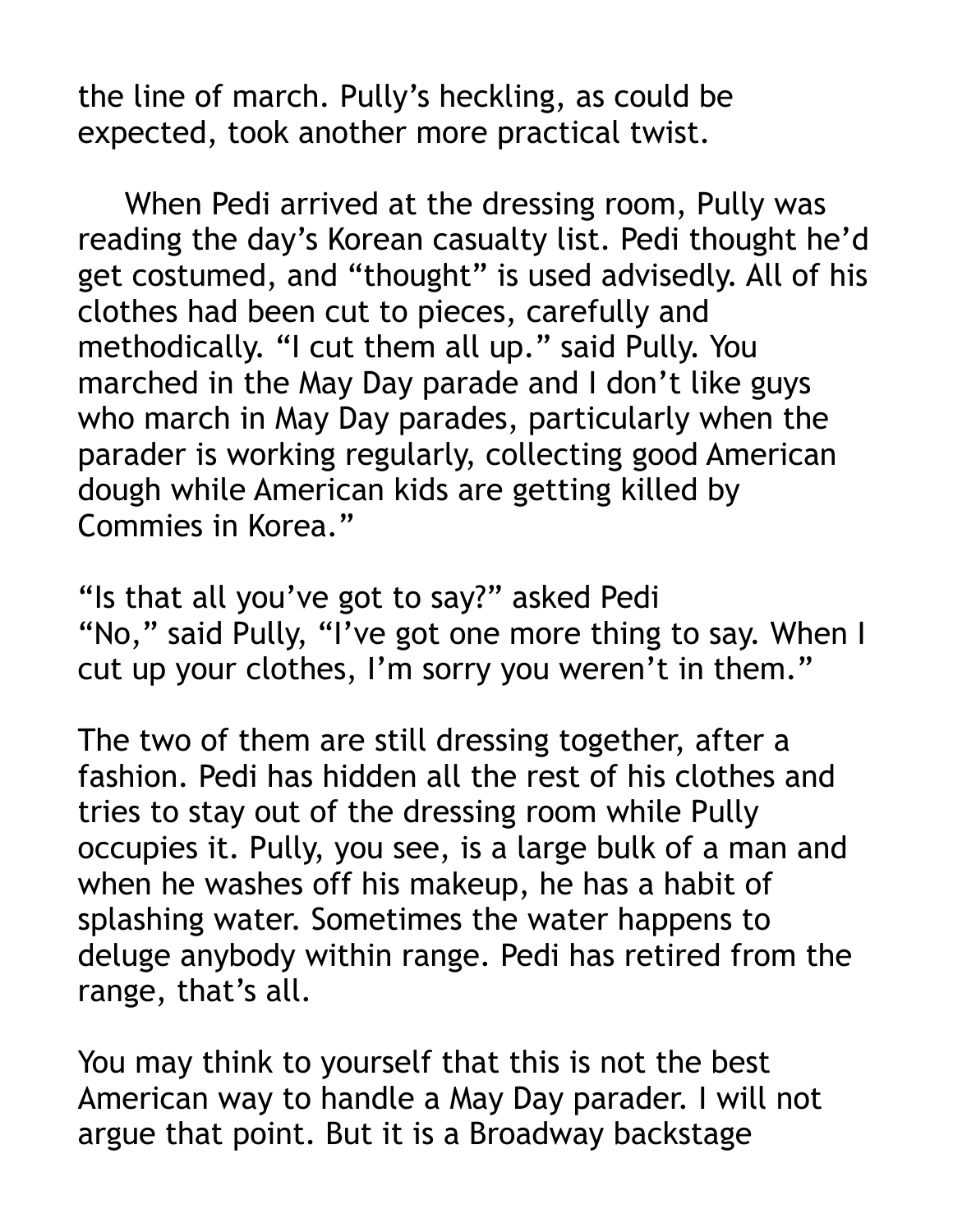## solution.

Pully's pledge of allegiance to the Flag is simple, but different. "I don't savvy geezers who march in May Day parades," says Pully. "In this country, we are all in on a rain-check, the way I figure it. We can work or not work, we can go to any church or synagogue we pick, we can agree or disagree with the White House without being sent to the salt mines. We can read any paper we want and any paper can express its own opinion, our kids can go to any school they choose, and hospitals have free clinics.

"So what a 'ham' like Pedi is objecting to, I can't dope out. He doesn't work, because acting ain't work, he's got everything he wants to eat and he's got plenty of clothes, minus one suit which I ventilated."

It has been suggested that Pully, because of his forthright actions, might be given the heave-ho from "Guys and Dolls." I doubt severely, almost emphatically, that the management of the show would expel him. In the first place, he is one of the highlights of the show, fits the part like a suit of clothes, if I can remain in that vein.

In the second place, I don't think that Americans would like to believe that an actor, loyal to his country, would get heaved out of a show because he doesn't like geezers who march in the May Day parade. Anyway, he